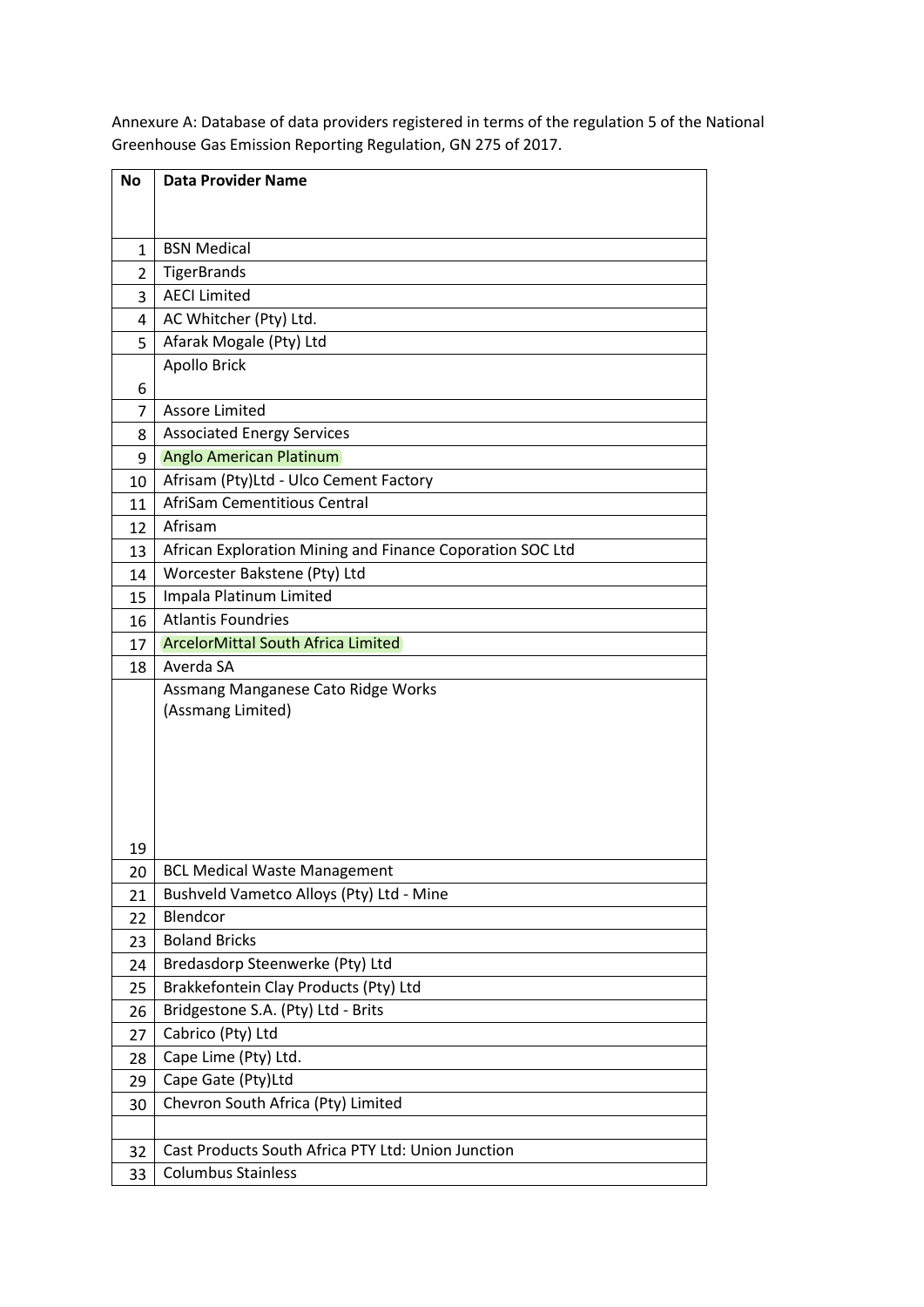| 34 | <b>Comair Limited</b>                                             |
|----|-------------------------------------------------------------------|
| 35 | <b>Consol Limited</b>                                             |
| 36 | Crown Chickens (Pty) Ltd                                          |
| 37 | Dangote Cement South Africa                                       |
| 38 | De Beers Consolidated Mines Ltd - Venetia Mine                    |
| 39 | <b>Distell Limited</b>                                            |
| 40 | DMS Powders (Pty) Ltd                                             |
| 41 | Duferco Steel Processing (Pty) Ltd                                |
| 42 | Econ Oil & Energy (Pty) Ltd                                       |
| 43 | <b>ENSTRA PAPER MILL</b>                                          |
| 44 | Engen Petroleum                                                   |
| 45 | <b>Eskom Holdings SOC Limited</b>                                 |
| 46 | Couga Concentrate                                                 |
| 47 | Grinding Media South Africa (Pty) Ltd: Union Junction             |
| 48 | Fine Chemicals Corporation (Pty) Ltd                              |
| 49 | <b>FirstRand Limited</b>                                          |
| 50 | Ford Motor Company                                                |
| 51 | Fry's Metal- A Division of Zimco Group (Pty) Ltd                  |
| 52 | Gansbaai Marine (Pty) Ltd                                         |
| 53 | Good year South Africa                                            |
| 54 | Goedehoop Colliery                                                |
| 55 | Goldi a Division of Astral Operation Ldt                          |
| 56 | Granor Passi Polokwane                                            |
| 57 | <b>Greenside Colliery</b>                                         |
| 58 | <b>Glencore Operations South Africa (Pty) Ltd</b>                 |
| 59 | Highveld Hospital                                                 |
|    | Hernic Ferrochrome (Pty) Ltd                                      |
|    | Remainder of Portion 103                                          |
|    | De Kroon 444 JQ                                                   |
| 60 | <b>Brits</b>                                                      |
| 61 | Idwala Industrial Holdings Limited                                |
| 62 | Independent Crematorium South Africa (ICSA)                       |
| 63 | <b>Isibonello Colliery</b>                                        |
| 64 | Illovo Sugar (South Africa) Limited                               |
| 65 | Imerys Refractory Minerals - Rhino Andalusite Mine                |
| 66 | Imerys Refractory Minerals - Annesley Andalusite Mine             |
| 67 | Intercerment South Africa (PTY) Ltd                               |
| 68 | Interwaste (Pty) Ltd.                                             |
| 69 | Irvin & Johnson Limited                                           |
| 70 | <b>KAP Diversifies Industrial</b>                                 |
| 71 | Khwezela Colliery                                                 |
| 72 | Kumba Iron Ore Sishen Mine                                        |
| 73 | <b>Kriel Colliery</b>                                             |
| 74 | Lonmin Platinum compromising Eastern and Western Platinum Limited |
| 75 | LANXESS CISA (PTY) LTD                                            |
| 76 | Lentegeur Hospital                                                |
|    |                                                                   |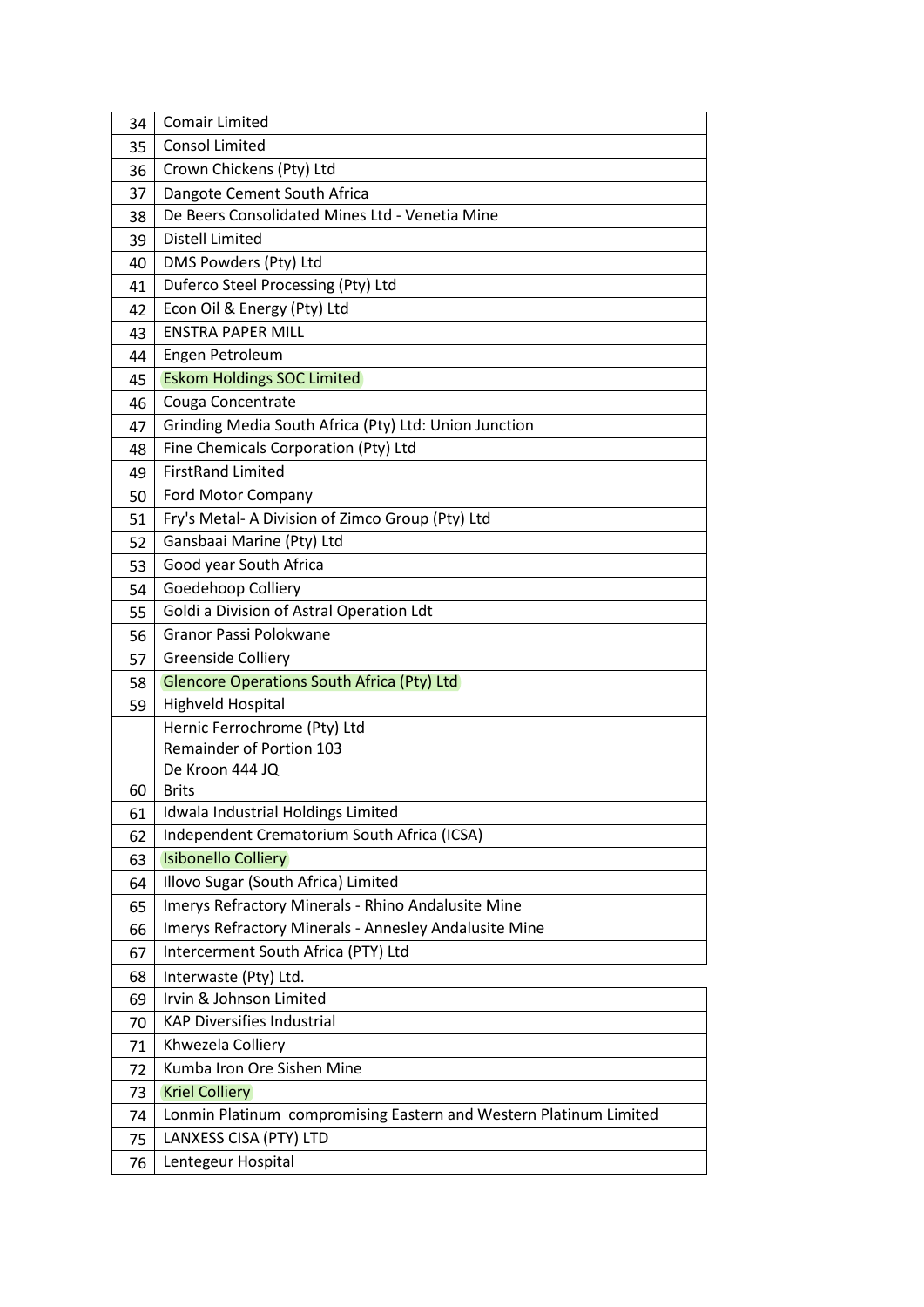| 77  | Liberty Holdings Limited                                  |
|-----|-----------------------------------------------------------|
| 78  | Oceana Group Limited                                      |
| 79  | Mandini Wealth (Pty) Ltd                                  |
| 80  | Marula Platinum (Pty) ltd.                                |
| 81  | Mondi South Africa                                        |
| 82  | Merensky Timbers (Pty) Ltd                                |
| 83  | Mafube Coal Pty (Ltd)                                     |
| 84  | <b>McMillan Bricks</b>                                    |
| 85  | Metso Pty Ltd                                             |
| 86  | <b>MMI Group Limited</b>                                  |
| 87  | <b>Mpact Operations (Pty) LTD</b>                         |
| 88  | Namakwa Klei Stene (Pty) Ltd                              |
| 89  | Nampark Limited                                           |
| 90  | Natref                                                    |
| 91  | Naude Bakstene BK                                         |
| 92  | NCP Chlorchem (Pty) Ltd                                   |
| 93  | Netcare                                                   |
| 94  | Nylstene Pty.Ltd.                                         |
| 95  | <b>New Denmark Colliery</b>                               |
| 96  | New Vaal Colliery                                         |
| 97  | Nestlé South Africa                                       |
| 98  | Nova Retail (PTY)Ltd                                      |
| 99  | Nuwejaarsrivier Landgoed t/a Paarl Brickfields            |
| 100 | Oude Molen Distillery (Pty) Ltd                           |
| 101 | Olde World Foundry CC                                     |
| 102 | Pandrol SA (Pty) Limited                                  |
| 103 | Parmalat South Africa                                     |
| 104 | Pembani Coal Carolina (Pty) Ltd                           |
| 105 | <b>PPC Saldanha</b>                                       |
| 106 | Pioneer Foods Group                                       |
| 107 | Western Cape Provincial Veterinary Laboratory             |
| 108 | RCL FOODS Consumer (PTY) Ltd                              |
| 109 | Rio Tinto                                                 |
| 110 | Rheinmetall Denel Munition (Pty)Ltd.                      |
| 111 | Rheinmetall Denel Munition (Pty) Ltd.                     |
| 112 | Rheinmetall Denel Munition RF (Pty)ltd                    |
| 113 | Samancor Chrome Ltd                                       |
| 114 | Sasol South Africa (Pty) Limited                          |
| 115 | Scaw South Africa (Pty) Ltd                               |
| 116 | Shell and PB South African Petroleum Refineries (Pty) Ltd |
| 117 | Singisi Forest Products (Pty) Ltd                         |
| 118 | Sibanye Gold Ltd                                          |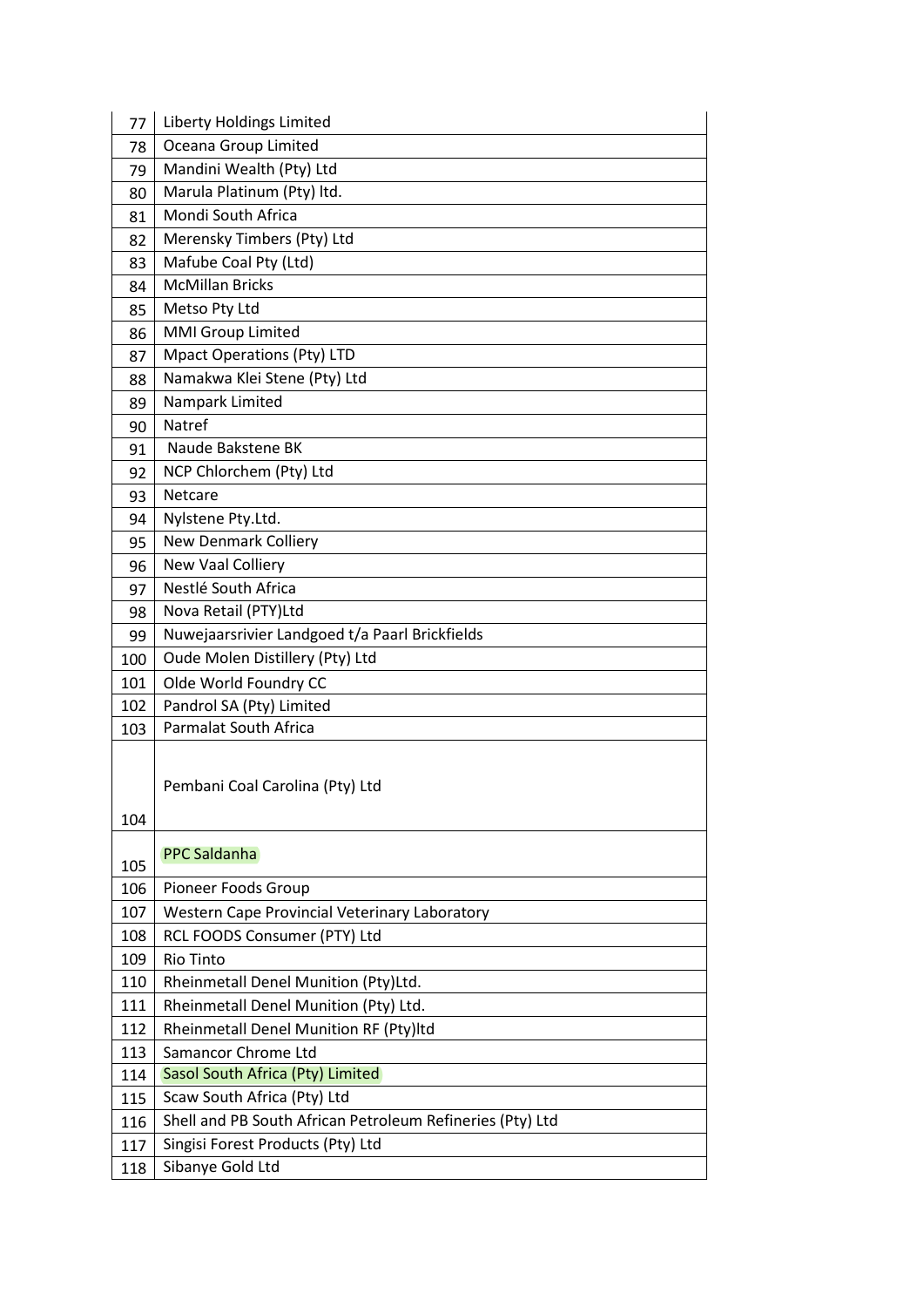| 119 | Silicon Smelters Pty Ltd                                                    |
|-----|-----------------------------------------------------------------------------|
|     | Snackworks                                                                  |
| 120 |                                                                             |
|     | Sovereign Foods                                                             |
| 121 |                                                                             |
| 122 | The South African Breweries (Pty) Ltd                                       |
| 123 | Southern Cross Industries CC                                                |
| 124 | SA Steel Rolling Mills (Pty) Ltd                                            |
| 125 | <b>SFF Association</b>                                                      |
| 126 | Swartland Investments Pty (Ltd)                                             |
| 127 | <b>Tongaat Hullet</b>                                                       |
| 128 | <b>Transnet Pipelines</b>                                                   |
| 129 | Tshedza Mining Resources (Pty)Ltd                                           |
| 130 | Twohil Company (PTY) LTD T/A Tulbagh Bricks                                 |
| 131 | <b>Tygerberg Hospital</b>                                                   |
| 132 | UNICA Iron & Steel (Pty) Ltd                                                |
| 133 | Vaporox (Pty) Ltd                                                           |
| 134 | Vaal Sanitaryware (Pty) Ltd                                                 |
| 135 | <b>West Point Processors</b>                                                |
| 136 | <b>Western Cape Provincial Veterinary Laboratory</b>                        |
| 137 | Worcester Bakstene (Pty) Ltd                                                |
| 138 | <b>African Rainbow Minerals Limited</b>                                     |
| 139 | A-Thermal Retort Technologies                                               |
| 140 | Zibulo colliery                                                             |
| 141 | Hulamin Operations (PTY) Ltd                                                |
| 142 | Sea Harvest Corporation (Pty) Limited                                       |
| 143 | Sea Vuna Fishing Company                                                    |
| 144 | City of Cape Town                                                           |
| 145 | Seriti Coal Proprietary Limited                                             |
| 146 | <b>Woolworths South Africa</b>                                              |
| 147 | ACTOM (Pty) Ltd                                                             |
| 148 | <b>Emira Property Fund</b>                                                  |
| 149 | Sappi Southern Africa Limited                                               |
| 150 | Life Healthcare Group                                                       |
| 151 | Insimbi Alloys                                                              |
| 152 | Enviroserv Waste Management (PTY) Ltd                                       |
| 153 | Karbochem                                                                   |
| 154 | NCP Alcohols (PTY) Ltd                                                      |
| 155 | <b>Tongaat Hullet Limited</b>                                               |
| 156 | Corobrik                                                                    |
| 157 | Unilever South Africa (Pty) Ltd                                             |
| 158 | South Deep Joint Venture                                                    |
| 159 | Aveng                                                                       |
|     | DHT Holding Africa (Pty)Ltd trading as Cape Town Iron and Steel Works (Pty) |
| 160 | (Ltd)                                                                       |
| 161 | Rhodes Food Group Pty (Ltd)                                                 |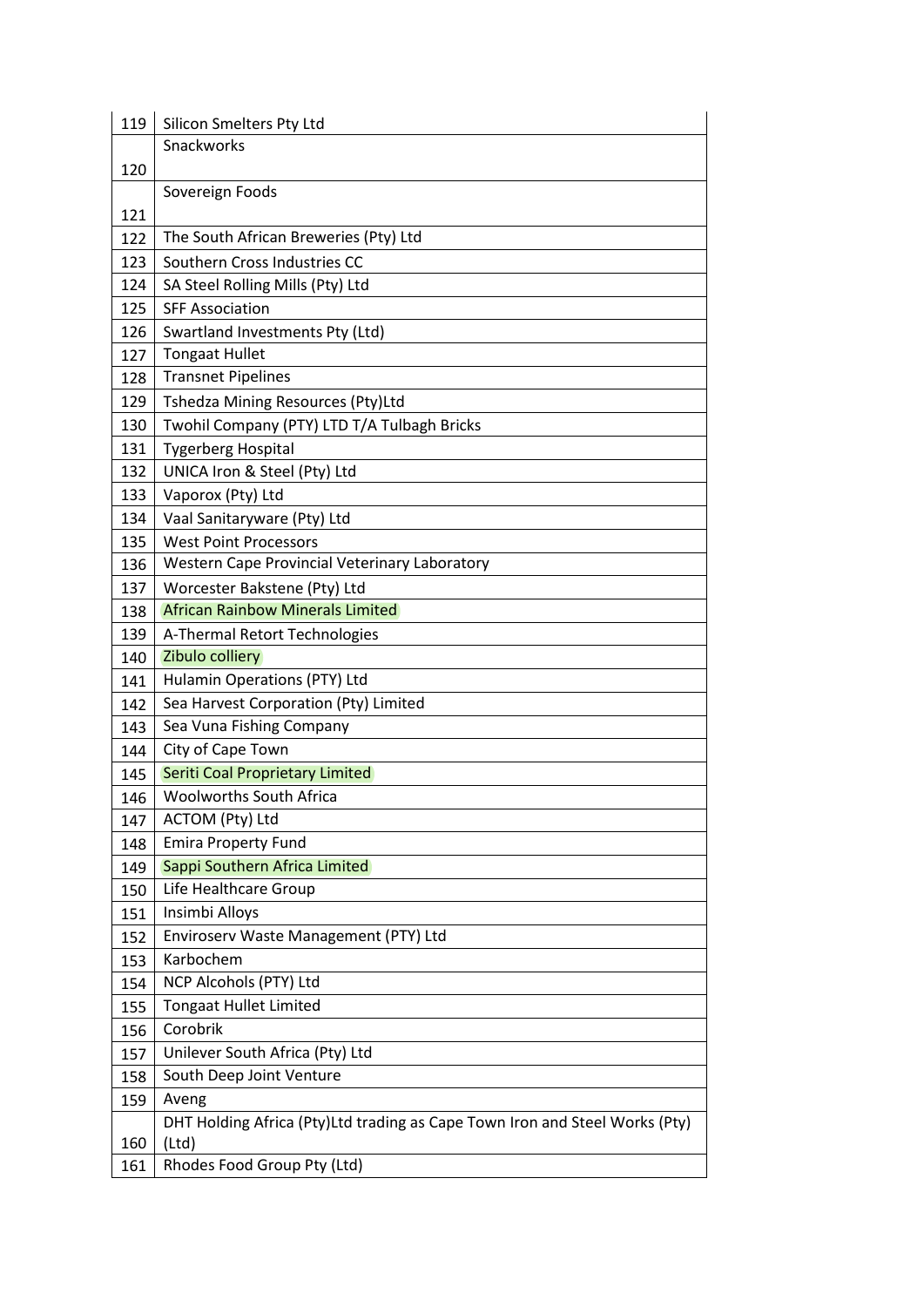| 162 | Vodacom                                                       |
|-----|---------------------------------------------------------------|
| 163 | <b>Omnia Group Pty LTD</b>                                    |
|     | <b>ABSA Group</b>                                             |
| 164 | Afrisam                                                       |
| 165 |                                                               |
| 166 | Premier FMCG (Pty) Ltd                                        |
| 167 | <b>PFG Building Glass</b>                                     |
| 168 | Royal Bafokeng Platinum                                       |
| 169 | Rappa Resources (Pty) Ltd                                     |
| 170 | PQ Silicas South Africa                                       |
| 171 | Saint-Gobain Constructions Products SA (Pty) Ltd              |
| 172 | <b>Anglo Operations (Pty) Ltd</b>                             |
| 173 | Umkomaas Lignin (Pty) Ltd                                     |
| 174 | Peninsula Beverages Company (PTY) Ltd                         |
| 175 | Intercement South Africa Pty Ltd                              |
| 176 | HCI Coal (PTY) Ltd                                            |
| 177 | Umfolozi Sugar Company (Pty) Ltd                              |
| 178 | Afgri Operations Pty Ltd                                      |
| 179 | Philafrica Foods (Pty) Ltd                                    |
|     | Anglo American Inyosi Coal (Pty) Ltd                          |
|     |                                                               |
|     |                                                               |
|     |                                                               |
| 180 | Exxaro                                                        |
| 181 |                                                               |
| 182 | Ceres Fruit Processors, Ceres<br>Elgin Fruit Juices (Pty) Ltd |
| 183 | Nokeng Flourspar Mine                                         |
| 184 | Volkswagen Group South Africa                                 |
| 185 |                                                               |
| 186 | Coca-Cola Beverages South Africa                              |
| 187 | Corruseal Corrugated Gauteng (PTY)LTD                         |
| 188 | PetroSA                                                       |
| 189 | Hillside Aluminium (Pty) LTD                                  |
| 190 | <b>APEX Mining</b>                                            |
| 191 | <b>Uitkomst Colliery Pty Ltd</b>                              |
| 192 | Barloworld (Limited)                                          |
|     |                                                               |
| 193 | Tharisa Minerals (Pty) Ltd                                    |
| 194 | <b>SABRIX Boekenhoutkloof</b>                                 |
| 195 | Astron Energy (Pty) Ltd                                       |
| 196 | Palabora Copper                                               |
| 197 | Hyprop Investments Limited                                    |
| 198 | Northam Platinum Limited                                      |
| 199 | Isuzu Motors South Africa                                     |
| 200 | Novus Holdings Pty Ltd                                        |
| 201 | Wilmar South Africa (Pty) Ltd                                 |
| 202 | Infrabuild Cement (Pty) Ltd                                   |
| 203 | <b>Finsch Diamond Mine</b>                                    |